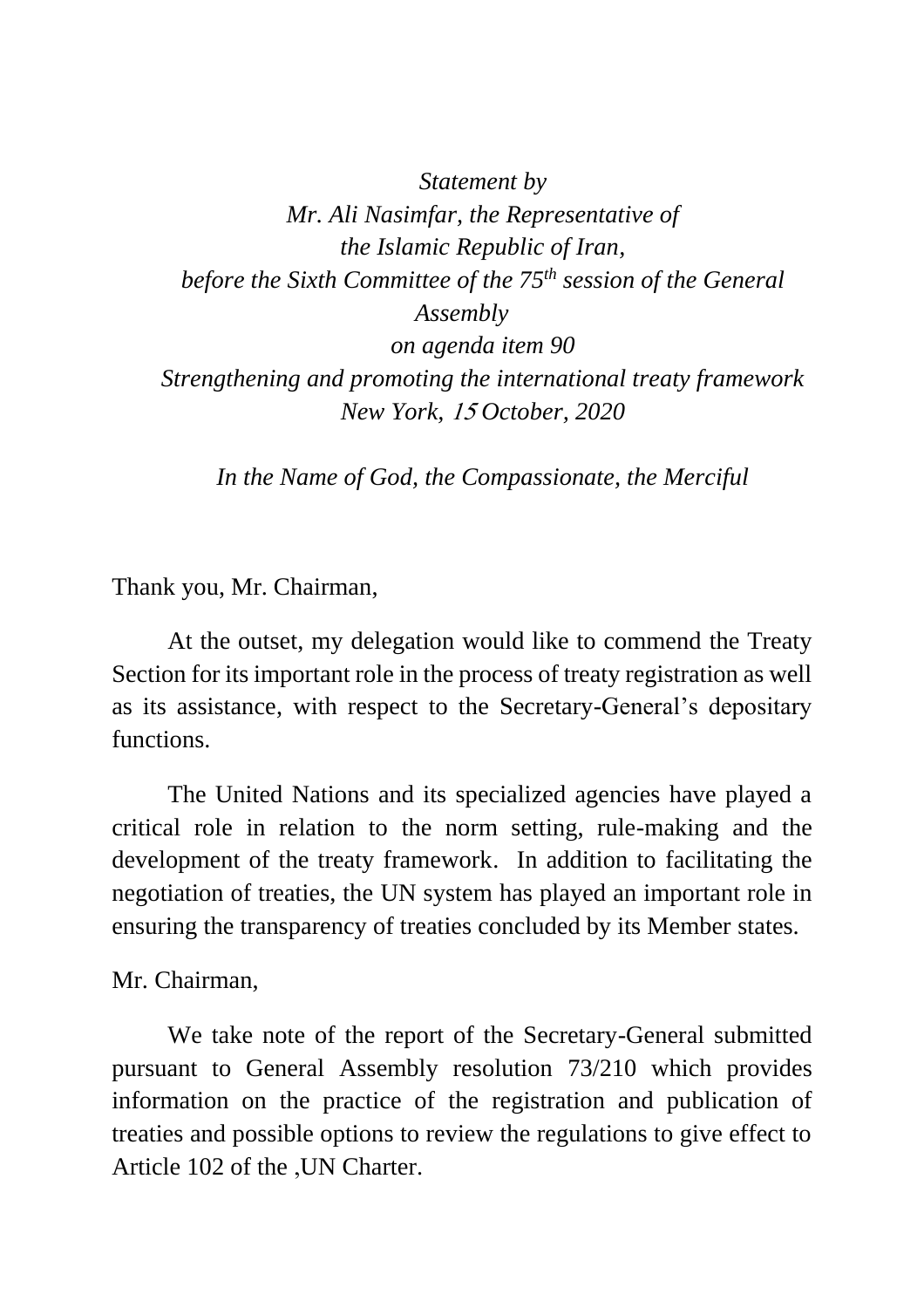We also note from the Secretary-General's report that the treaty registration trends and patterns appear to be geographically imbalanced, and the number of treaties submitted for registration by States from different regional groups varied significantly. Such a significant geographical disparity could be attributed to the limited awareness of the obligation to register as well as lack of resources for the submission of treaties for registration. To address this situation, a revision of the regulations in force is vitally important so as to make registration easier, efficient, less bureaucratic, less costly and more simplified. The Sixth Committee could play an essential role in strengthening and promoting the international treaty framework through modifying and updating the existing regulations with a view to make them more efficient and more accessible to Member States.

It is also important to consider additional measures through capacity-building and technical assistance, in particular the organization of workshops on treaty law and practice at the national and regional levels.

## Mr. Chairman,

We welcome facilitation of electronic submissions for registration which has simplified the registration procedure as well as the efforts made to develop and enhance the electronic treaty database. In this regard, we support the idea provided in the report of the Secretary-General to develop an online registration tool which would facilitate the submission of treaties for registration as compared with submissions in hard copy and existing means of electronic submission such as email, CD-ROM or USB key. We agree that such a tool would increase accessibility by permitting electronic submissions to be made directly by the relevant authorities of Member States on the basis of standardized requirements for registration.